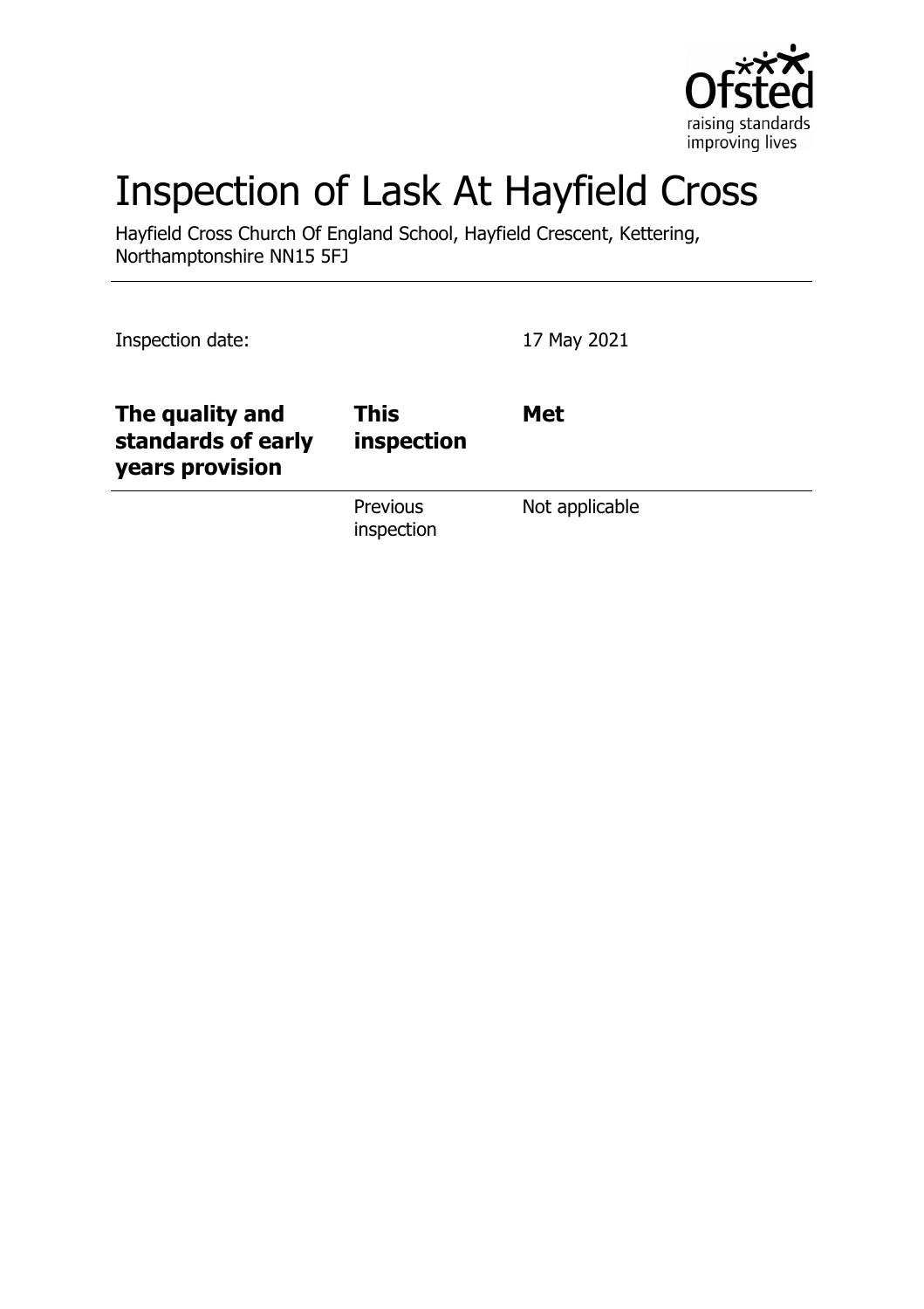

# **What is it like to attend this early years setting?**

#### **This provision meets requirements**

Children settle quickly when they arrive and are happy to see club staff. They talk with their friends about the array of sporting activities on offer. Children share well with each other and are kind. For example, when making models using wooden sticks, they help their friends to find the colour they need. Older children compliment younger children about what they have made. Children are independent and help themselves to healthy snacks and fresh water throughout the session. They ask to wash their hands to check they are clean without being prompted.

Children are polite and use good manners. They say, 'please, thank you' and 'you're welcome', when talking with their friends. When children fall over and hurt themselves, their friends help them up and put their arm around them. Children feel safe and secure. They are keen to tell visitors to the setting what an exciting place the club is to be. There are clear routines in place and high expectations for children's behaviour. When children's voices become too loud, their friends remind them to have quiet voices inside. Children with special educational needs and/or disabilities are supported well and are fully included in all activities.

## **What does the early years setting do well and what does it need to do better?**

- $\blacksquare$  Staff find out about children's interests. They plan to build on these to widen the experiences children have. For example, children show a keen interest in learning to play badminton. Staff source badminton equipment for the setting and teach the children how to serve correctly using a racket and shuttlecock. Children delight in showing their friends their new skill.
- Children have excellent relationships with staff. There is a good balance of adultled activities and independent play. For example, children ask for help when using scissors and sticky tape. Staff show children what to do and then encourage them to have a go themselves. Children are keen to talk to staff about their school day. When arriving at the club, children excitedly rush over to the manager to tell them about their guitar lesson. The manager shares his own experience and children ask questions to find out more. Later, staff support children with their homework from school. Children share their school achievements with staff and are praised for stickers they have earned.
- $\blacksquare$  Children have plenty of opportunities to be active in the school hall. They learn new skills when playing basketball, supported by a qualified sports coach. Staff praise children and develop their skills. For example, by encouraging them to throw overarm and use both hands. Children have access to the outdoors and use the trim trail on the school playground. The management team is considering how children can access the outdoors in all weathers.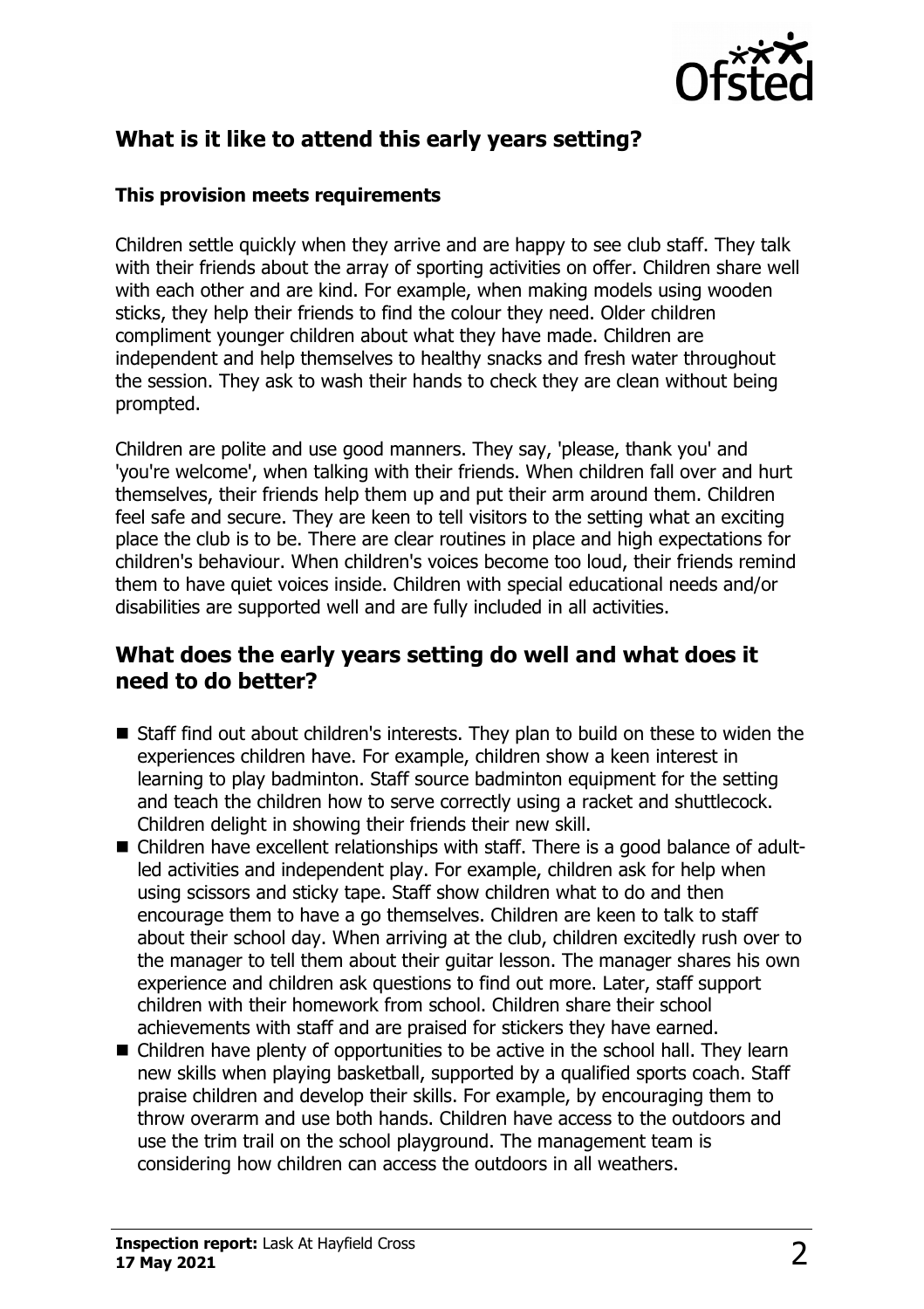

- $\blacksquare$  Parents are positive about the club. Parents comment that their children love going. Children ask parents not to pick them up early as, 'it is so much fun'. Parents say communication is good and messages are always passed on. They comment that staff are, 'friendly and kind', and they feel their children are always safe. Parents say they would recommend the club to others.
- $\blacksquare$  Staff provide quiet areas for children to rest and relax in after their school day. For example, younger children enjoy playing with small world toys. They use their imagination to make up stories. Older children ask for arts and crafts materials and work together to create pictures. They show younger children how to fold paper to make different shapes. They access board games and work together cooperatively.
- $\blacksquare$  All members of staff have regular appraisals with the manager. They are encouraged to access training to develop their skills. There is highly effective monitoring of practice. The well-being of staff is of high importance and support is provided if needed. The manager shows a commitment to the continued improvement of the setting.

# **Safeguarding**

The arrangements for safeguarding are effective.

Staff have a secure knowledge of safeguarding. They know the signs and symptoms of abuse and who to report concerns to. The designated safeguarding lead holds weekly staff meetings to ensure staff's knowledge is always kept updated. There are robust recruitment procedures in place to ensure the suitability of all staff working with children. A secure system is in place when children are collected at the end of the session. Staff are deployed well throughout the session to ensure children are supervised and supported. All members of staff working at the club have a paediatric first-aid certificate.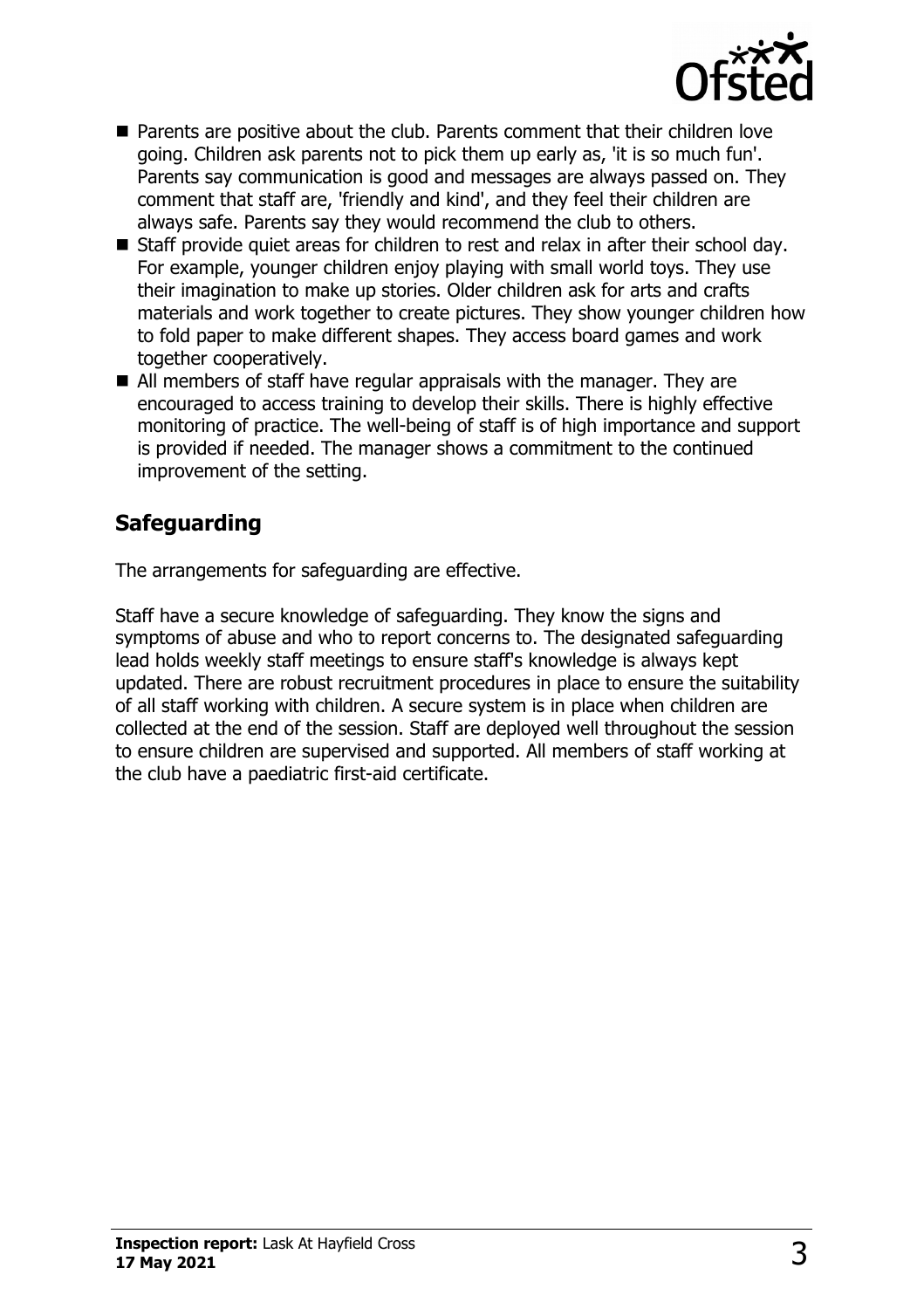

| <b>Setting details</b>                              |                                                                                      |
|-----------------------------------------------------|--------------------------------------------------------------------------------------|
| Unique reference number                             | EY563526                                                                             |
| <b>Local authority</b>                              | North Northamptonshire                                                               |
| <b>Inspection number</b>                            | 10194320                                                                             |
| <b>Type of provision</b>                            | Childcare on non-domestic premises                                                   |
| <b>Registers</b>                                    | Early Years Register, Compulsory Childcare<br>Register, Voluntary Childcare Register |
| Day care type                                       | Out-of-school day care                                                               |
| Age range of children at time of<br>inspection      | 4 to 11                                                                              |
| <b>Total number of places</b>                       | 40                                                                                   |
| Number of children on roll                          | 50                                                                                   |
| Name of registered person                           | Franks, Patrick Timothy                                                              |
| <b>Registered person unique</b><br>reference number | RP563523                                                                             |
| <b>Telephone number</b>                             | 07444 520600                                                                         |
| Date of previous inspection                         | Not applicable                                                                       |

## **Information about this early years setting**

Lask at Hayfield Cross registered in 2018. It is located in Kettering, Northamptonshire. It operates from the grounds of Hayfield Cross Church of England Primary School. The club opens each weekday from 7.45am to 8.45am and 3.15pm to 5.45pm, during term time only. The club employs three members of staff. Of these, one holds a level 3 qualification.

## **Information about this inspection**

#### **Inspector**

Emily Lofts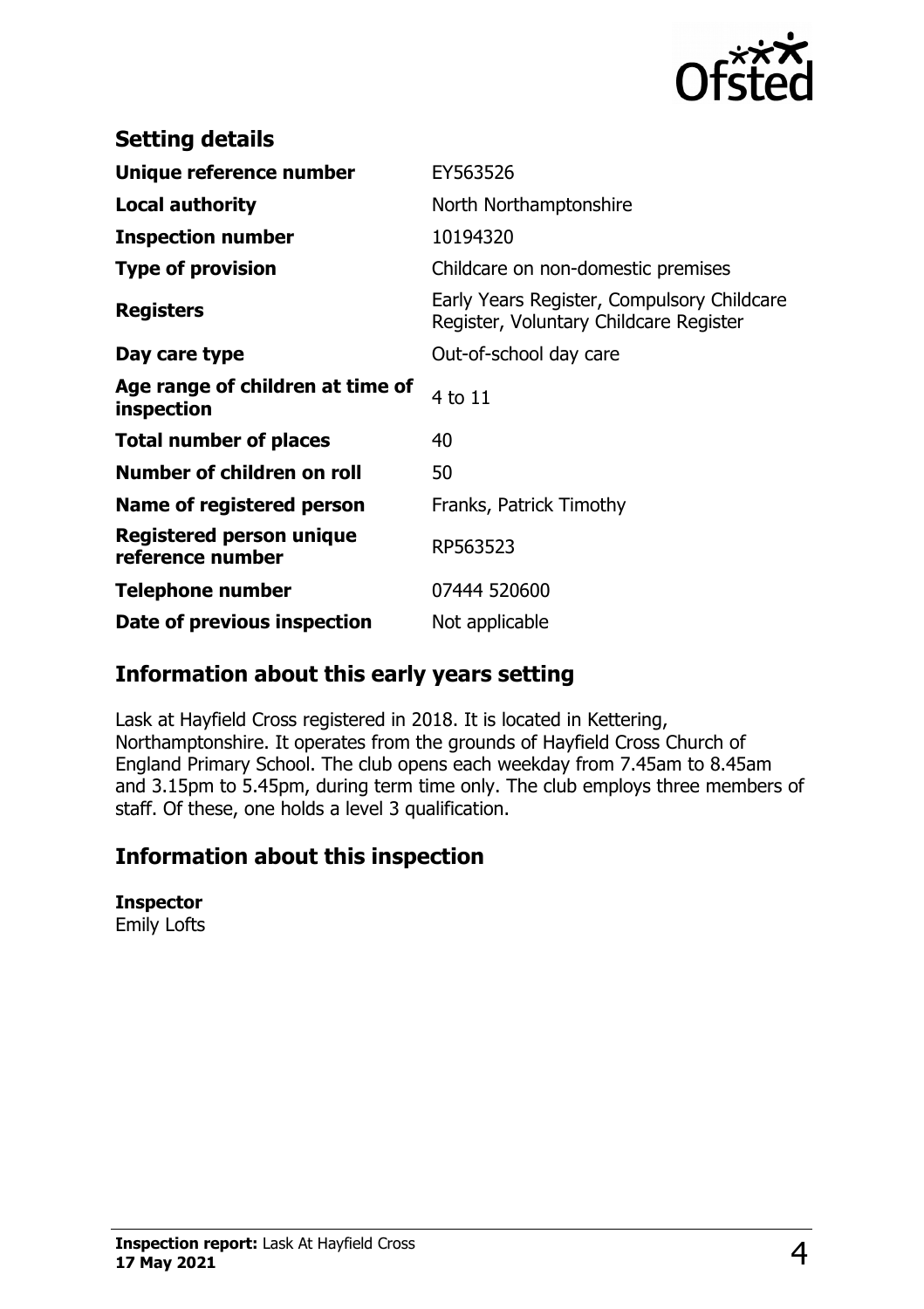

### **Inspection activities**

- $\blacksquare$  This was the first routine inspection the setting received since the COVID-19 (coronavirus) pandemic began. The inspector discussed the impact of the pandemic with the setting and has taken that into account in their evaluation of the setting.
- $\blacksquare$  The manager and inspector discussed how activities are planned and organised.
- $\blacksquare$  The inspector looked at relevant documentation and evidence of the suitability of staff.
- $\blacksquare$  The inspector spoke with staff and children during the inspection.
- $\blacksquare$  The inspector spoke to a number of parents during the inspection and took account of their views.

We carried out this inspection under sections 49 and 50 of the Childcare Act 2006 on the quality and standards of provision that is registered on the Early Years Register. The registered person must ensure that this provision complies with the statutory framework for children's learning, development and care, known as the early years foundation stage.

If you are not happy with the inspection or the report, you can [complain to Ofsted.](http://www.gov.uk/complain-ofsted-report)